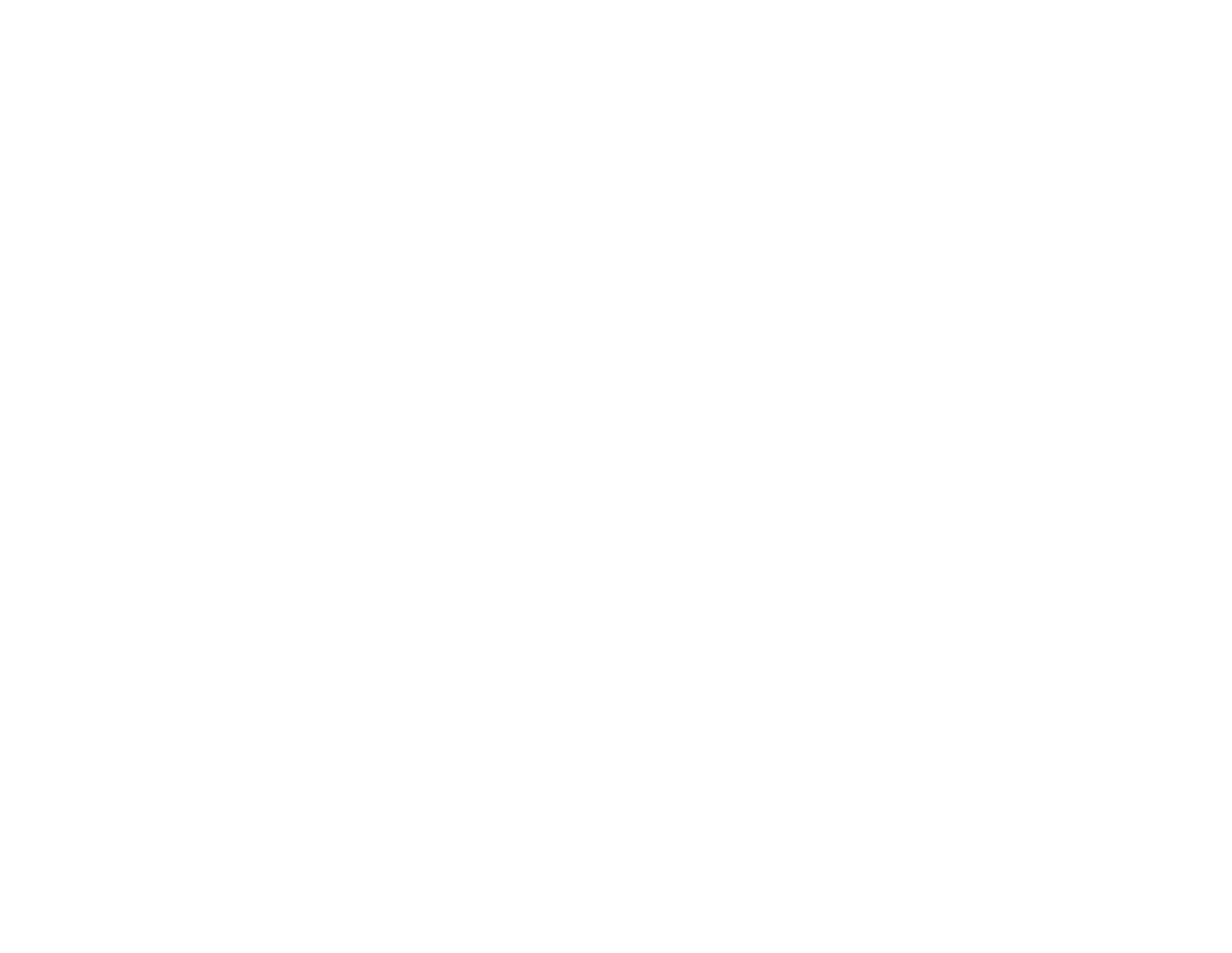|                                                         |                  |     |     |     |                          |     |        |          |                          |                          | Two                      |      |                    |                          |                          |        |             |                          |                          |                                                                                                                                                |               |  |
|---------------------------------------------------------|------------------|-----|-----|-----|--------------------------|-----|--------|----------|--------------------------|--------------------------|--------------------------|------|--------------------|--------------------------|--------------------------|--------|-------------|--------------------------|--------------------------|------------------------------------------------------------------------------------------------------------------------------------------------|---------------|--|
|                                                         |                  |     |     |     | <b>African</b>           |     |        | American |                          | Pacific More             | or                       | Econ | <b>Non</b><br>Econ |                          |                          |        |             |                          |                          |                                                                                                                                                | <b>Foster</b> |  |
|                                                         |                  |     |     |     |                          |     |        |          |                          |                          |                          |      |                    |                          |                          |        |             |                          |                          | State District Campus American Hispanic White Indian Asian Islander Races Disady Disady CWD CWOD EL Male Female Migrant Homeless Care Military |               |  |
| Science                                                 | All Students 12% |     | 7%  | 7%  | 8%                       | 5%  |        |          |                          |                          | $\ast$                   | 7%   | 8%                 | 0%                       | 8%                       | 3%     | 8%          | 6%                       |                          |                                                                                                                                                |               |  |
|                                                         | <b>CWD</b>       | 6%  | 4%  | 0%  | 0%                       | 0%  |        |          |                          |                          | $\overline{a}$           | 0%   |                    | 0%                       | $\overline{\phantom{a}}$ | $0\%$  | 0%          | 0%                       |                          |                                                                                                                                                |               |  |
|                                                         | <b>CWOD</b>      | 13% | 7%  | 8%  | 10%                      | 6%  | $\ast$ |          | $\overline{a}$           | $\overline{a}$           | $\ast$                   | 8%   | 8%                 | $\overline{a}$           | 8%                       |        | 4% 10%      | 7%                       | $\overline{a}$           | $\ast$                                                                                                                                         |               |  |
|                                                         | EL               | 4%  | 5%  | 3%  | $\overline{a}$           | 0%  | $\ast$ |          |                          |                          | $\overline{\phantom{a}}$ | 3%   | $\ast$             | 0%                       | 4%                       | 3%     | 7%          | 0%                       |                          |                                                                                                                                                |               |  |
|                                                         | Male             | 14% | 8%  | 8%  | 7%                       | 5%  | $\ast$ |          |                          |                          | $\ast$                   | 6%   | $\ast$             | 0%                       | 10%                      | 7%     | 8%          | $\overline{\phantom{a}}$ |                          | $\ast$                                                                                                                                         |               |  |
|                                                         | Female           | 10% | 6%  | 6%  | 8%                       | 5%  |        |          |                          |                          |                          | 8%   | $0\%$              | 0%                       | 7%                       | 0%     |             | 6%                       |                          |                                                                                                                                                |               |  |
| <b>STAAR Percent at Approaches Grade Level or Above</b> |                  |     |     |     |                          |     |        |          |                          |                          |                          |      |                    |                          |                          |        |             |                          |                          |                                                                                                                                                |               |  |
| <b>All Grades</b>                                       |                  |     |     |     |                          |     |        |          |                          |                          |                          |      |                    |                          |                          |        |             |                          |                          |                                                                                                                                                |               |  |
| All Subjects                                            | All Students 67% |     | 63% | 58% | 41%                      | 66% | 47%    |          |                          | $\overline{\phantom{0}}$ | 80%                      | 57%  | 70%                | 19%                      |                          |        | 66% 67% 57% | 59%                      | $\blacksquare$           | 57%                                                                                                                                            |               |  |
|                                                         | <b>CWD</b>       | 38% | 31% | 19% | 15%                      | 21% | $\ast$ |          | $\overline{\phantom{a}}$ | $\overline{a}$           | $\overline{\phantom{a}}$ | 20%  |                    | 0% 19%                   |                          |        | $-26\%$ 17% | 23%                      | $\overline{\phantom{a}}$ |                                                                                                                                                |               |  |
|                                                         | <b>CWOD</b>      | 71% | 66% | 66% | 48%                      | 74% | 55%    |          | $\overline{\phantom{a}}$ | $\overline{\phantom{a}}$ | 80%                      | 65%  | 76%                | $\overline{a}$           |                          |        | 66% 75% 69% | 64%                      | L.                       | 57%                                                                                                                                            | $\ast$        |  |
|                                                         | EL               | 47% | 54% | 67% | $\overline{\phantom{0}}$ | 68% | 44%    |          | $\blacksquare$           | $\blacksquare$           |                          | 66%  | 77%                | 26%                      |                          |        | 75% 67% 68% | 66%                      | $\overline{\phantom{a}}$ |                                                                                                                                                |               |  |
|                                                         | Male             | 65% | 60% | 57% | 42%                      | 63% | 80%    |          | $\overline{\phantom{a}}$ | $\overline{\phantom{a}}$ | 80%                      | 57%  | 64%                | 17%                      |                          |        | 69% 68% 57% | $\sim$                   | L.                       | 57%                                                                                                                                            |               |  |
|                                                         | Female           | 69% | 65% | 59% | 40%                      | 68% | 30%    |          |                          | $\overline{a}$           |                          | 57%  |                    | 76% 23%                  | 64% 66%                  |        |             | 59%                      | $\overline{a}$           |                                                                                                                                                |               |  |
| Reading                                                 | All Students 68% |     | 62% | 60% | 50%                      | 65% | 29%    |          | $\sim$                   | $\overline{a}$           | $\ast$                   | 59%  |                    | 71% 20%                  |                          |        | 68% 63% 58% | 62%                      | ÷.                       | $\ast$                                                                                                                                         |               |  |
|                                                         | <b>CWD</b>       | 35% | 26% | 20% | 17%                      | 23% | $\ast$ |          |                          | $\overline{a}$           | $\blacksquare$           | 21%  | $\ast$             | 20%                      |                          |        | $-28\%$ 18% | 24%                      |                          |                                                                                                                                                |               |  |
|                                                         | <b>CWOD</b>      | 72% | 66% | 68% | 59%                      | 72% | 40%    |          | $\overline{a}$           | $\overline{a}$           | $\ast$                   | 67%  | 77%                |                          |                          |        | 68% 70% 70% | 67%                      | $\overline{a}$           | $\ast$                                                                                                                                         | $\ast$        |  |
|                                                         | EL               | 46% | 51% | 63% |                          | 65% | $\ast$ |          |                          |                          | $\overline{a}$           | 63%  |                    | 70% 28%                  |                          |        | 70% 63% 66% | 60%                      |                          |                                                                                                                                                |               |  |
|                                                         | Male             | 63% | 57% | 58% | 45%                      | 63% | $\ast$ |          |                          | $\overline{a}$           | $\ast$                   | 58%  | 56%                | 18%                      |                          |        | 70% 66% 58% | $\sim$                   |                          | $\ast$                                                                                                                                         |               |  |
|                                                         | Female           | 72% | 68% | 62% | 55%                      | 67% | 20%    |          |                          |                          | $\blacksquare$           | 59%  |                    | 83% 24%                  | 67% 60%                  |        |             | 62%                      |                          |                                                                                                                                                |               |  |
| Mathematics All Students 65%                            |                  |     | 62% | 57% | 31%                      | 68% | 57%    |          |                          | $\blacksquare$           | $\ast$                   | 55%  |                    | 68% 20%                  |                          |        | 64% 74% 57% | 56%                      | $\overline{\phantom{a}}$ |                                                                                                                                                |               |  |
|                                                         | <b>CWD</b>       | 39% | 34% | 20% | 17%                      | 20% | $\ast$ |          |                          | $\overline{a}$           | $\overline{a}$           | 21%  | $\ast$             | 20%                      |                          |        | $-28\%$ 18% | 24%                      | ÷.                       |                                                                                                                                                |               |  |
|                                                         | <b>CWOD</b>      | 68% | 66% | 64% | 34%                      | 76% | 60%    |          |                          | $\blacksquare$           | $\ast$                   | 63%  | 74%                |                          |                          |        | 64% 82% 69% | 60%                      |                          | *                                                                                                                                              |               |  |
|                                                         | EL.              | 49% | 59% | 74% | $\overline{\phantom{a}}$ | 75% | $\ast$ |          |                          | $\overline{a}$           | $\overline{\phantom{a}}$ | 73%  |                    | 90% 28%                  |                          |        | 82% 74% 73% | 76%                      | $\overline{a}$           |                                                                                                                                                |               |  |
|                                                         | Male             | 65% | 63% | 57% | 36%                      | 66% | $\ast$ |          |                          | $\blacksquare$           | $\ast$                   | 57%  | 63%                | 18%                      |                          |        | 69% 73% 57% |                          |                          | $\ast$                                                                                                                                         |               |  |
|                                                         | Female           | 65% | 62% | 56% | 25%                      | 70% | 40%    |          | $\overline{a}$           | $\overline{\phantom{a}}$ | $\overline{\phantom{a}}$ | 53%  |                    | 72% 24%                  | 60% 76%                  |        | $\sim$      | 56%                      | $\overline{a}$           |                                                                                                                                                | ∗             |  |
| Science                                                 | All Students 70% |     | 65% | 58% | 46%                      | 62% | $\ast$ |          |                          |                          | $\ast$                   | 55%  | 77%                | 8%                       |                          |        | 66% 56% 54% | 61%                      |                          | $\ast$                                                                                                                                         |               |  |
|                                                         | <b>CWD</b>       | 42% | 37% | 8%  | 0%                       | 14% |        |          |                          | $\blacksquare$           | $\blacksquare$           | 8%   |                    | 8%                       |                          | $-17%$ | 0%          | 17%                      |                          |                                                                                                                                                |               |  |
|                                                         | <b>CWOD</b>      | 74% | 68% | 66% | 57%                      | 69% | $\ast$ |          |                          |                          | $\ast$                   | 64%  | 77%                | $\overline{\phantom{a}}$ |                          |        | 66% 64% 65% | 67%                      | $\overline{a}$           |                                                                                                                                                |               |  |
|                                                         | EL               | 47% | 53% | 56% |                          | 55% | $\ast$ |          |                          | $\blacksquare$           | $\blacksquare$           | 56%  | $\ast$             | 17%                      |                          |        | 64% 56% 57% | 55%                      |                          |                                                                                                                                                |               |  |
|                                                         | Male             | 70% | 66% | 54% | 50%                      | 52% | $\ast$ |          | $\overline{a}$           | $\overline{a}$           | $\ast$                   | 48%  | $\ast$             | 0%                       |                          |        | 65% 57% 54% | $\overline{\phantom{a}}$ | $\overline{a}$           | $\ast$                                                                                                                                         |               |  |
|                                                         | Female           | 71% | 65% | 61% | 42%                      | 68% |        |          |                          |                          | $\blacksquare$           | 60%  |                    | 67% 17%                  | 67% 55%                  |        |             | 61%                      | L.                       |                                                                                                                                                |               |  |
| <b>STAAR Percent at Meets Grade Level or Above</b>      |                  |     |     |     |                          |     |        |          |                          |                          |                          |      |                    |                          |                          |        |             |                          |                          |                                                                                                                                                |               |  |
| <b>All Grades</b>                                       |                  |     |     |     |                          |     |        |          |                          |                          |                          |      |                    |                          |                          |        |             |                          |                          |                                                                                                                                                |               |  |
| All Subjects   All Students   41%                       |                  |     | 34% | 28% | 14%                      | 34% | 20%    |          | $\overline{\phantom{a}}$ | $\overline{a}$           | 40%                      | 26%  | 40%                | 5%                       |                          |        | 32% 33% 25% | 31%                      | $\overline{a}$           | 14%                                                                                                                                            |               |  |
|                                                         | CWD              | 21% | 16% | 5%  | 0%                       | 9%  | $\ast$ |          |                          |                          | $\blacksquare$           | 6%   | $0\%$              | 5%                       |                          | $-14%$ | 3%          | 10%                      | $\Box$                   |                                                                                                                                                |               |  |
|                                                         | <b>CWOD</b>      | 44% | 36% | 32% | 18%                      | 38% | 27%    |          | $\overline{\phantom{a}}$ | $\blacksquare$           | 40%                      | 31%  | 43%                | $\overline{\phantom{a}}$ |                          |        | 32% 36% 31% | 34%                      | $\overline{\phantom{a}}$ | 14%                                                                                                                                            |               |  |
|                                                         | EL               | 20% | 25% | 33% |                          | 33% | 33%    |          |                          |                          |                          | 34%  | 18%                | 14%                      |                          |        | 36% 33% 33% | 33%                      | $\overline{\phantom{a}}$ |                                                                                                                                                |               |  |
|                                                         | Male             | 40% | 33% | 25% | 11%                      | 30% | 60%    |          |                          | $\overline{a}$           | 40%                      | 23%  | 36%                | 3%                       |                          |        | 31% 33% 25% |                          | $\overline{a}$           | 14%                                                                                                                                            |               |  |
|                                                         | Female           | 42% | 35% | 31% | 18%                      | 38% | $0\%$  |          |                          |                          | $\sim$                   | 29%  | 42%                | 10%                      | 34% 33%                  |        |             | 31%                      | $\overline{\phantom{a}}$ |                                                                                                                                                | $\ast$        |  |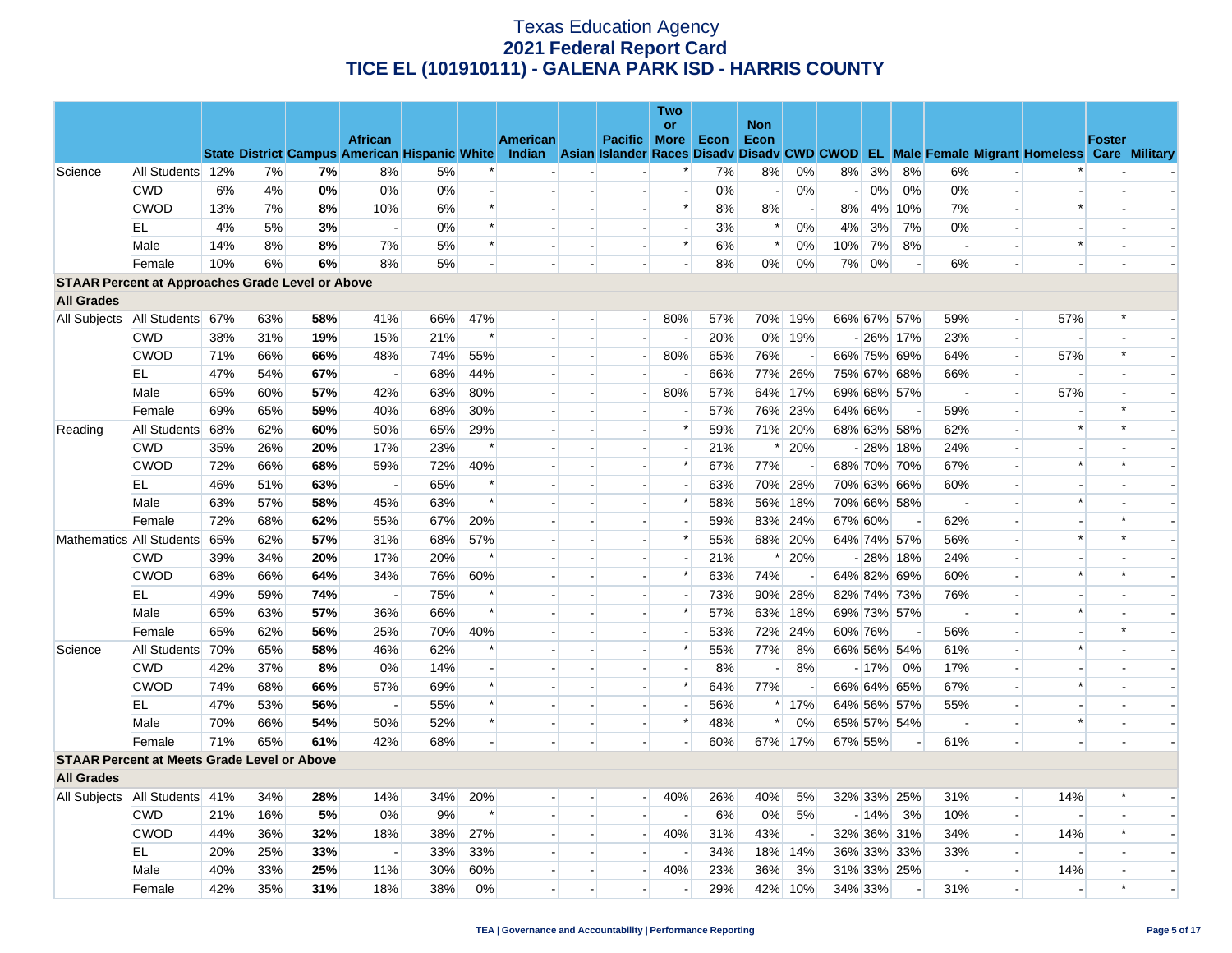|                                             |                  |     |     |     |                          |                                                      |        |          |                          | Two                      |      |                    |                          |                |         |                          |                |                          |                                                                                                  |               |  |
|---------------------------------------------|------------------|-----|-----|-----|--------------------------|------------------------------------------------------|--------|----------|--------------------------|--------------------------|------|--------------------|--------------------------|----------------|---------|--------------------------|----------------|--------------------------|--------------------------------------------------------------------------------------------------|---------------|--|
|                                             |                  |     |     |     | <b>African</b>           |                                                      |        | American | Pacific More             | <b>or</b>                | Econ | <b>Non</b><br>Econ |                          |                |         |                          |                |                          |                                                                                                  | <b>Foster</b> |  |
|                                             |                  |     |     |     |                          | <b>State District Campus American Hispanic White</b> |        |          |                          |                          |      |                    |                          |                |         |                          |                |                          | Indian Asian Islander Races Disady Disady CWD CWOD EL Male Female Migrant Homeless Care Military |               |  |
| Reading                                     | All Students 44% |     | 35% | 30% | 19%                      | 35%                                                  | 14%    |          |                          | $\ast$                   | 29%  | 35%                | 6%                       |                |         | 35% 29% 24%              | 36%            |                          |                                                                                                  |               |  |
|                                             | <b>CWD</b>       | 20% | 15% | 6%  | 0%                       | 10%                                                  | $\ast$ |          |                          | $\overline{a}$           | 6%   | $\ast$             | 6%                       |                | $-17%$  | 3%                       | 12%            | $\overline{a}$           |                                                                                                  |               |  |
|                                             | <b>CWOD</b>      | 47% | 37% | 35% | 24%                      | 39%                                                  | 20%    |          |                          | $\ast$                   | 34%  | 39%                | $\overline{\phantom{a}}$ |                |         | 35% 31% 30%              | 39%            | $\overline{a}$           | $\ast$                                                                                           |               |  |
|                                             | EL.              | 20% | 23% | 29% | $\overline{\phantom{a}}$ | 29%                                                  | $\ast$ |          |                          |                          | 31%  |                    | 10% 17%                  |                |         | 31% 29% 27%              | 31%            |                          |                                                                                                  |               |  |
|                                             | Male             | 40% | 31% | 24% | 14%                      | 28%                                                  | $\ast$ |          |                          | $\ast$                   | 23%  | 31%                | 3%                       |                |         | 30% 27% 24%              |                |                          | $\ast$                                                                                           |               |  |
|                                             | Female           | 48% | 39% | 36% | 25%                      | 42%                                                  | 0%     |          | $\overline{\phantom{a}}$ | $\overline{\phantom{a}}$ | 35%  |                    | 39% 12%                  |                | 39% 31% | $\overline{\phantom{a}}$ | 36%            | $\blacksquare$           |                                                                                                  |               |  |
| Mathematics All Students                    |                  | 37% | 32% | 28% | 10%                      | 37%                                                  | 14%    |          |                          | $\ast$                   | 26%  | 47%                | 6%                       |                |         | 33% 42% 26%              | 30%            | $\overline{\phantom{a}}$ | $\ast$                                                                                           |               |  |
|                                             | <b>CWD</b>       | 21% | 16% | 6%  | 0%                       | 10%                                                  | $\ast$ |          |                          |                          | 6%   | $\ast$             | 6%                       |                | $-17%$  | 3%                       | 12%            | $\overline{a}$           |                                                                                                  |               |  |
|                                             | <b>CWOD</b>      | 39% | 34% | 33% | 13%                      | 41%                                                  | 20%    |          |                          | $\ast$                   | 30%  | 52%                |                          |                |         | 33% 46% 33%              | 33%            |                          | $\ast$                                                                                           |               |  |
|                                             | EL               | 20% | 28% | 42% |                          | 42%                                                  | $\ast$ |          |                          |                          | 43%  |                    | 30% 17%                  |                |         | 46% 42% 40%              | 43%            |                          |                                                                                                  |               |  |
|                                             | Male             | 37% | 33% | 26% | 9%                       | 33%                                                  | $\ast$ |          | $\overline{a}$           | $\ast$                   | 24%  | 44%                | 3%                       |                |         | 33% 40% 26%              | $\overline{a}$ | $\overline{a}$           |                                                                                                  |               |  |
|                                             | Female           | 36% | 31% | 30% | 11%                      | 40%                                                  | 0%     |          |                          |                          | 27%  |                    | 50% 12%                  |                | 33% 43% |                          | 30%            |                          |                                                                                                  |               |  |
| Science                                     | All Students     | 43% | 35% | 20% | 12%                      | 22%                                                  | $\ast$ |          |                          | $\ast$                   | 18%  | 31%                | 0%                       |                |         | 23% 15% 19%              | 20%            | $\overline{a}$           | $\ast$                                                                                           |               |  |
|                                             | <b>CWD</b>       | 22% | 19% | 0%  | 0%                       | $0\%$                                                |        |          |                          |                          | 0%   |                    | $0\%$                    |                | 0%      | 0%                       | 0%             |                          |                                                                                                  |               |  |
|                                             | <b>CWOD</b>      | 46% | 36% | 23% | 14%                      | 25%                                                  | $\ast$ |          |                          | $\ast$                   | 21%  | 31%                |                          |                |         | 23% 18% 23%              | 23%            |                          | $\ast$                                                                                           |               |  |
|                                             | EL               | 17% | 21% | 15% | $\overline{\phantom{a}}$ | 12%                                                  | $\ast$ |          | $\overline{\phantom{a}}$ |                          | 16%  | ∗                  | 0%                       |                |         | 18% 15% 21%              | 10%            | $\overline{a}$           |                                                                                                  |               |  |
|                                             | Male             | 44% | 36% | 19% | 7%                       | 24%                                                  | $\ast$ |          |                          | $\ast$                   | 18%  | $\ast$             | 0%                       |                |         | 23% 21% 19%              |                |                          | $\ast$                                                                                           |               |  |
|                                             | Female           | 42% | 33% | 20% | 17%                      | 22%                                                  |        |          |                          |                          | 18%  | 33%                | 0%                       |                | 23% 10% |                          | 20%            |                          |                                                                                                  |               |  |
| <b>STAAR Percent at Masters Grade Level</b> |                  |     |     |     |                          |                                                      |        |          |                          |                          |      |                    |                          |                |         |                          |                |                          |                                                                                                  |               |  |
| <b>All Grades</b>                           |                  |     |     |     |                          |                                                      |        |          |                          |                          |      |                    |                          |                |         |                          |                |                          |                                                                                                  |               |  |
| All Subjects   All Students   18%           |                  |     | 12% | 14% | 5%                       | 18%                                                  | 20%    |          | $\sim$                   | 0%                       | 14%  | 17%                | 3%                       |                |         | 17% 19% 12%              | 16%            | $\overline{\phantom{a}}$ | 0%                                                                                               |               |  |
|                                             | <b>CWD</b>       | 7%  | 4%  | 3%  | $0\%$                    | 4%                                                   | $\ast$ |          |                          | $\overline{\phantom{a}}$ | 3%   | 0%                 | 3%                       | $\overline{a}$ | 7%      | 0%                       | 8%             | $\overline{\phantom{a}}$ |                                                                                                  |               |  |
|                                             | <b>CWOD</b>      | 19% | 13% | 17% | 6%                       | 21%                                                  | 27%    |          |                          | $0\%$                    | 16%  | 19%                | $\overline{\phantom{a}}$ |                |         | 17% 21% 15%              | 18%            | $\overline{\phantom{a}}$ | 0%                                                                                               | $\ast$        |  |
|                                             | EL               | 7%  | 9%  | 19% | $\overline{a}$           | 18%                                                  | 33%    |          |                          |                          | 20%  | 9%                 | 7%                       |                |         | 21% 19% 19%              | 19%            | $\blacksquare$           |                                                                                                  |               |  |
|                                             | Male             | 17% | 11% | 12% | 5%                       | 14%                                                  | 60%    |          |                          | $0\%$                    | 12%  | 14%                | 0%                       |                |         | 15% 19% 12%              |                |                          | 0%                                                                                               |               |  |
|                                             | Female           | 19% | 13% | 16% | 5%                       | 22%                                                  | 0%     |          |                          |                          | 16%  | 20%                | 8%                       |                | 18% 19% | $\overline{\phantom{a}}$ | 16%            | $\blacksquare$           |                                                                                                  |               |  |
| Reading                                     | All Students     | 18% | 11% | 16% | 7%                       | 21%                                                  | 14%    |          |                          | $\ast$                   | 16%  | 18%                | 4%                       |                |         | 19% 18% 12%              | 20%            | $\overline{a}$           |                                                                                                  |               |  |
|                                             | <b>CWD</b>       | 6%  | 3%  | 4%  | 0%                       | 7%                                                   | $\ast$ |          |                          |                          | 4%   | $\ast$             | 4%                       |                | $-11%$  | 0%                       | 12%            |                          |                                                                                                  |               |  |
|                                             | <b>CWOD</b>      | 20% | 12% | 19% | 9%                       | 23%                                                  | 20%    |          |                          | $\ast$                   | 19%  | 19%                |                          |                |         | 19% 20% 16%              | 21%            |                          |                                                                                                  |               |  |
|                                             | EL               | 7%  | 8%  | 18% |                          | 18%                                                  | $\ast$ |          |                          |                          | 19%  |                    | 10% 11%                  |                |         | 20% 18% 18%              | 19%            |                          |                                                                                                  |               |  |
|                                             | Male             | 16% | 9%  | 12% | 7%                       | 14%                                                  | $\ast$ |          | $\overline{\phantom{a}}$ | $\ast$                   | 13%  | 6%                 | 0%                       |                |         | 16% 18% 12%              | $\overline{a}$ | $\overline{a}$           | ∗                                                                                                |               |  |
|                                             | Female           | 21% | 13% | 20% | 7%                       | 27%                                                  | 0%     |          |                          |                          | 19%  |                    | 28% 12%                  |                | 21% 19% |                          | 20%            | $\overline{\phantom{a}}$ |                                                                                                  |               |  |
| Mathematics All Students                    |                  | 17% | 13% | 14% | 2%                       | 20%                                                  | 14%    |          |                          | $\ast$                   | 14%  | 21%                | 2%                       |                |         | 17% 24% 13%              | 16%            | $\overline{a}$           | $\ast$                                                                                           |               |  |
|                                             | <b>CWD</b>       | 8%  | 4%  | 2%  | 0%                       | 3%                                                   | $\ast$ |          |                          |                          | 2%   | $\ast$             | 2%                       |                | 6%      | 0%                       | 6%             | $\overline{\phantom{a}}$ |                                                                                                  |               |  |
|                                             | <b>CWOD</b>      | 18% | 14% | 17% | 3%                       | 23%                                                  | 20%    |          |                          | $\ast$                   | 16%  | 23%                |                          |                |         | 17% 27% 17%              | 17%            |                          | $\ast$                                                                                           |               |  |
|                                             | EL               | 8%  | 12% | 24% | $\overline{a}$           | 24%                                                  | $\ast$ |          | $\overline{\phantom{a}}$ |                          | 25%  | 10%                | 6%                       |                |         | 27% 24% 23%              | 26%            |                          |                                                                                                  |               |  |
|                                             | Male             | 18% | 14% | 13% | 2%                       | 17%                                                  | $\ast$ |          |                          | $\ast$                   | 12%  | 19%                | 0%                       |                |         | 17% 23% 13%              |                |                          | $\ast$                                                                                           |               |  |
|                                             | Female           | 16% | 13% | 16% | 2%                       | 23%                                                  | 0%     |          |                          |                          | 15%  | 22%                | 6%                       |                | 17% 26% |                          | 16%            |                          |                                                                                                  |               |  |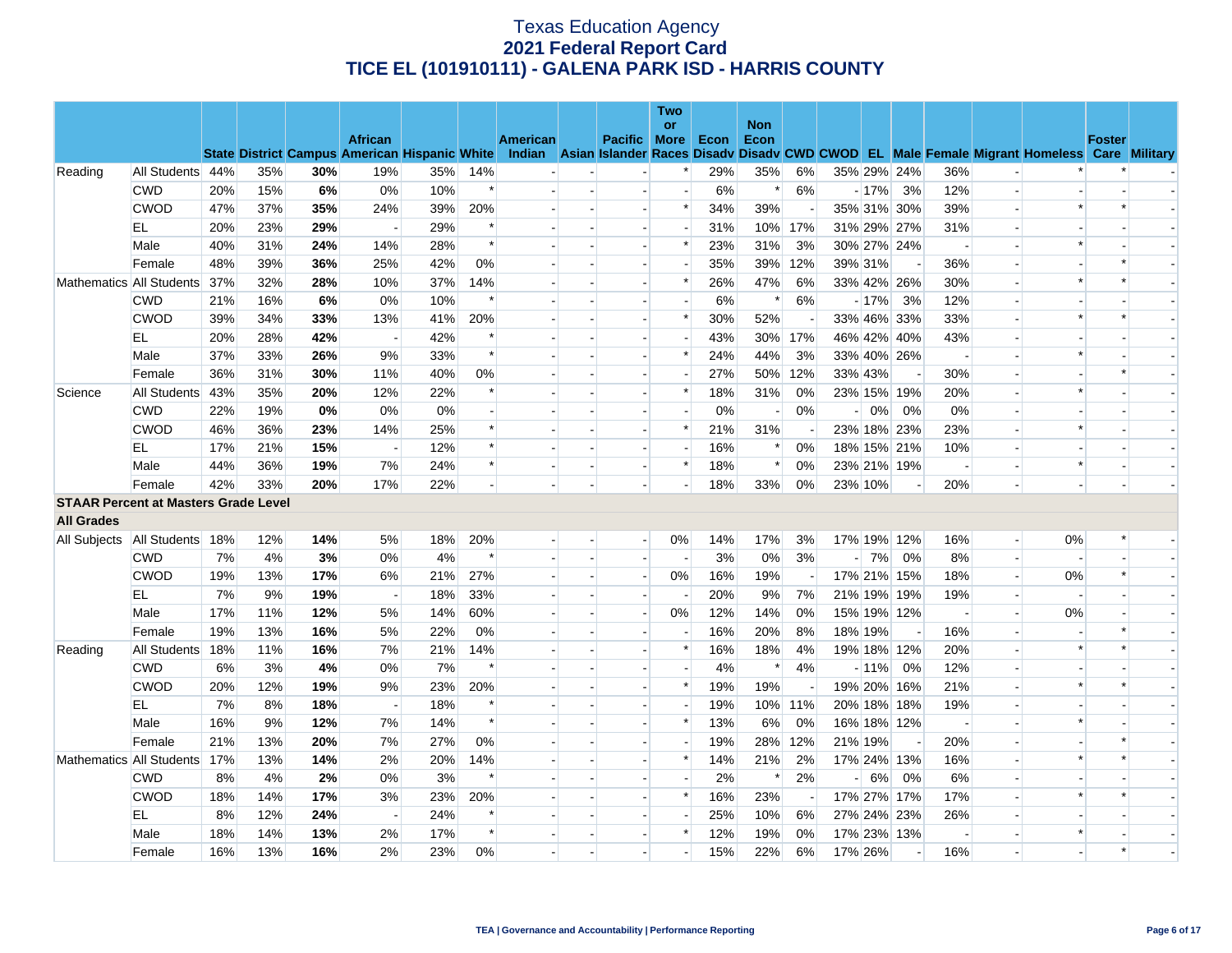|         |              |     |     |    | <b>African</b><br>State District Campus American Hispanic White |    | <b>American</b><br>Indian | Pacific More | <b>Two</b><br>or | Econ  | <b>Non</b><br>Econ |       |                          |          |        |    | Asian Islander Races Disady Disady CWD CWOD EL Male Female Migrant Homeless Care Military | <b>Foster</b> |  |
|---------|--------------|-----|-----|----|-----------------------------------------------------------------|----|---------------------------|--------------|------------------|-------|--------------------|-------|--------------------------|----------|--------|----|-------------------------------------------------------------------------------------------|---------------|--|
| Science | All Students | 19% | 12% | 7% | 8%                                                              | 5% |                           |              |                  | 7%    | 8%                 | 0%    |                          | $8\%$ 3% | 8%     | 6% |                                                                                           |               |  |
|         | <b>CWD</b>   | 8%  | 3%  | 0% | 0%                                                              | 0% |                           |              |                  | $0\%$ |                    | $0\%$ | $\overline{\phantom{0}}$ | $0\%$    | 0%     | 0% |                                                                                           |               |  |
|         | <b>CWOD</b>  | 20% | 13% | 8% | 10%                                                             | 6% |                           |              |                  | 8%    | 8%                 |       | 8%                       |          | 4% 10% | 7% |                                                                                           |               |  |
|         | EL.          | 4%  | 5%  | 3% |                                                                 | 0% |                           |              |                  | 3%    |                    | 0%    |                          | 4% 3%    | 7%     | 0% |                                                                                           |               |  |
|         | Male         | 20% | 12% | 8% | 7%                                                              | 5% |                           |              |                  | 6%    |                    | 0%    |                          | 10% 7%   | 8%     |    |                                                                                           |               |  |
|         | Female       | 18% | 12% | 6% | 8%                                                              | 5% |                           |              |                  | 8%    | $0\%$              | 0%    |                          | 7% 0%    |        | 6% |                                                                                           |               |  |

- Indicates there are no students in the group.

\* Indicates results are masked due to small numbers to protect student confidentiality.

### **Part (iii): Academic Growth and Graduation Rate**

#### **Part (iii)(I): Academic Growth**

This section provides information on students' academic growth for mathematics and reading/ELA for public elementary schools and secondary schools which don't have a graduation rate, for the 2020-21 school year. These results include all students tested, regardless of whether they were in the accountability subset. (CWD: children with disability; CWOD: children without disability; EL: English learner)

 *USDE waived reporting requirements in Section 1111(h)(1)(C)(iii)(I) (other academic indicator results for schools that are not high schools) for the 2020-21 school year.* 

#### **Part (iii)(II): Graduation Rate**

This section provides information on high school graduation rates for the class of 2020.

## **There is no data for this campus.**

### **Part (iv): English Language Proficiency**

This section provides information on the number and percentage of English learners achieving English language proficiency based on the 2021 Texas English Language Proficiency Assessment System (TELPAS) data. (EL: English learner)

| <b>Total</b> | <b>EL in Proficiency</b> | Rate of     |
|--------------|--------------------------|-------------|
| <b>Class</b> | of EL                    | Proficiency |
| 236          | 26                       | 11%         |

- Indicates there are no students in the group.
- \* Indicates results are masked due to small numbers to protect student confidentiality.
- $\diamond$  Indicates data reporting does not meet for Minimum Size.